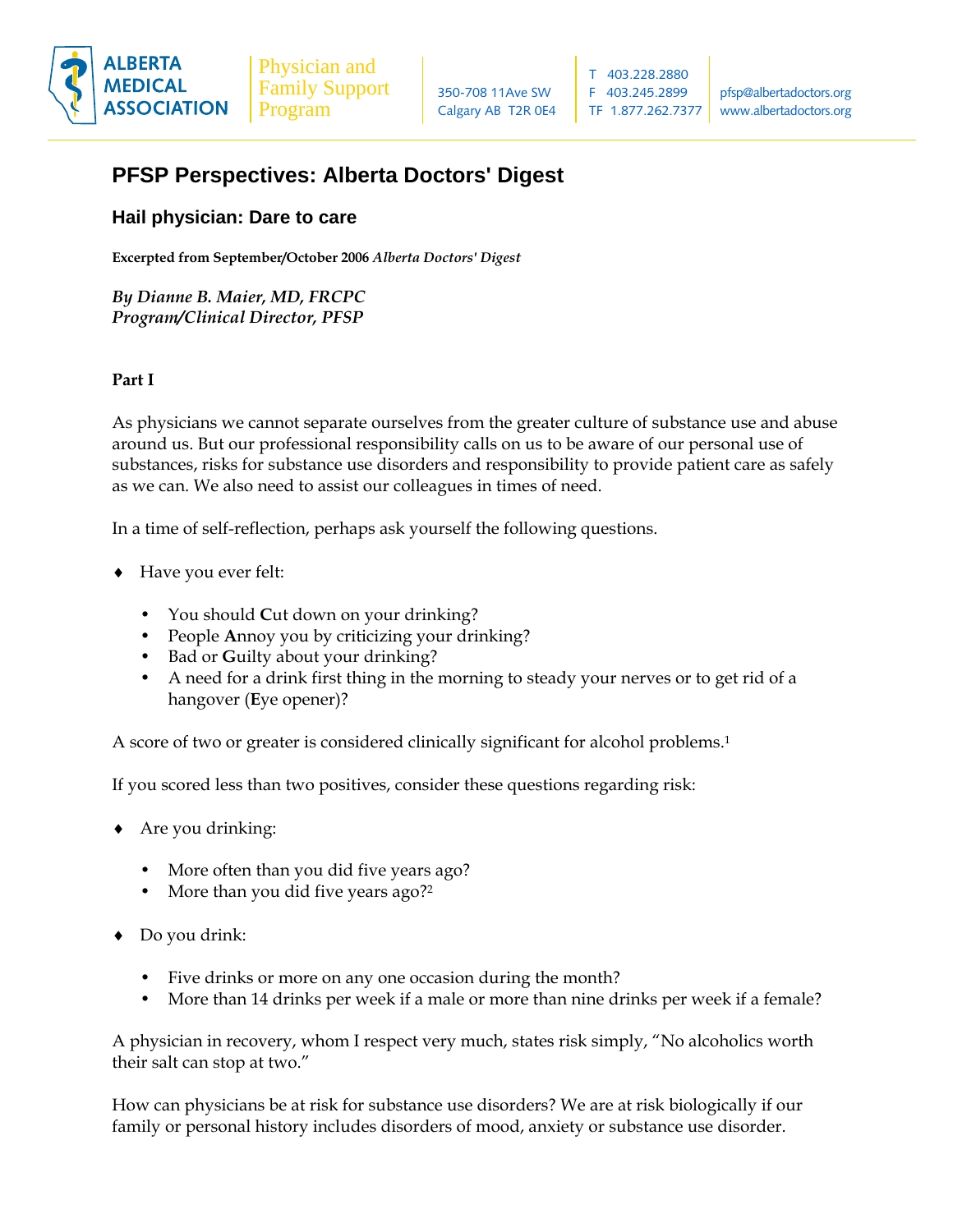Perhaps our risk follows our self-selection in medical school and into a culture of personal and professional perfectionism. This is a seductive peril. Work addiction can follow and, not uncommonly, substance use disorders can be a cross-addiction. We work to the exclusion of our families and friends and to those parts of ourselves that are truly interesting.

Perhaps the binge drinking included in medical school social events never stopped. For some of us, perhaps escalating substance use began as a way of dealing with fatigue and multiple stresses of training and practise. For others, repeated vicarious occupational traumas were triggers for initial substance abuse.

There is specialty-associated risk. Anesthetists, for example, are over-represented in most physician treatment programs.3

Themes of shame are prevalent in personal experiences of individuals with substance use disorders. Feeling bad about oneself adds to the risk.4 "Our training makes us vulnerable to shame because of our perfectionism, the use of shaming as punishment for shortcomings as students and trainees (especially when there is judgment of a lack of dedication), a sense of hard work and a proper reverence for role obligations probably contributes further to the extreme sensitivity of doctors to shaming."5

It has been noted that "shame slows and prevents improvement."5 Perhaps it delays seeking treatment.

Physicians experience social conditions unique to the profession, which potentially increase risks for substance use disorders.6 Risks are also increased with access to the "candy store" including operating rooms, procedure suites, emergency departments where opiates like fentanyl and sufentanil are available, the sample cupboard and prescription pads (our own or through a collegial corridor consultation).

A physician's spouse permits me to share her observations during social events at medical meetings internationally. "The specialists of a certain age are all talking about the different benzodiazepines and hypnotics they take . . . and trust me, these medications are not prescribed by their personal physicians."

Through the Physician and Family Support Program (PFSP) experience, we know that some physicians chose to self-prescribe and abuse medications appropriate, perhaps, during their decade of graduation but not in the last 20 years.

I don't recall a section in training about self-pharmacology for the physician. Do you? An anesthetist told me, "I know these drugs inside out. I thought I was in control. I was not and I forgot that there was no one to rescue me with a ventilator."

Given the scrutiny to which we are subjected in our professional lives and fiduciary responsibilities regarding patient safety, it is sometimes perplexing why our struggles with substance use disorders are not identified and, in fact, are "missed" by our colleagues.

There are possibly two important factors: